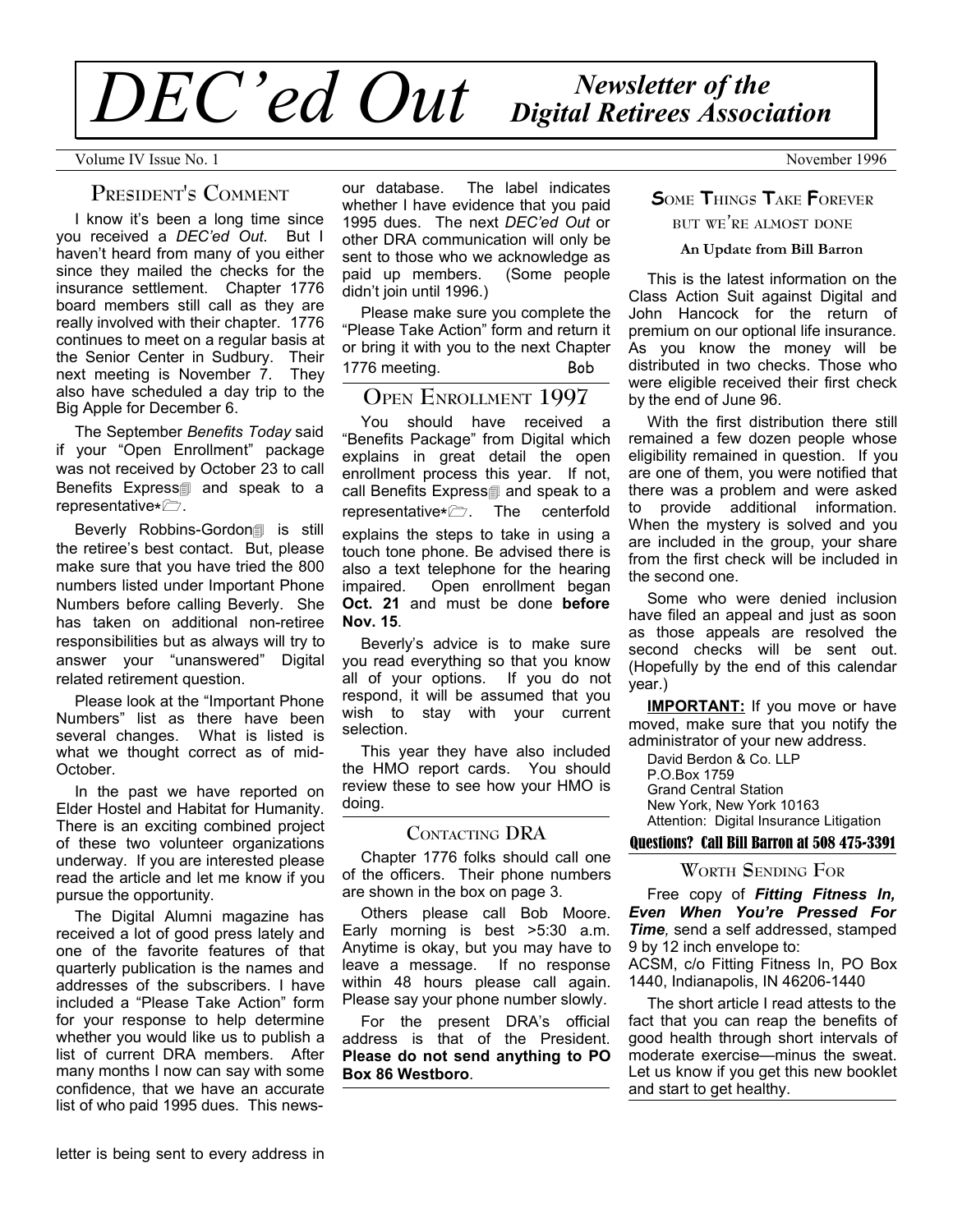# **CHAPTER 1776 NEWS**

This group continues to meet at the **Fairbanks Senior Center** in Sudbury. The next meeting is Nov. 7 at 2:00 p.m. These meetings are promptly over at 4:00, try to be there a few minutes early so that the meeting can start on time.

Jack Mahoney, an American Express Financial Services representative will be talking about Estate planning at the November meeting and Beverly Robbins-Gordon will be at the February meeting. If you are interested in joining the trip to NYC on Dec. 6, please contact Marilyn ASAP or send a check in the amount of \$65 payable to Marilyn Goodrich to 76 Robert Best Rd, Sudbury MA 01776. You may also bring your check to the November 1776 meeting. The \$65 includes round trip motor coach and admission to Radio City Music Hall. ETD is 7 a.m. from Fairbank Senior Center and ETR is 11 p.m. The show is at 2:30 p.m.

News from past 1776 meetings.

**June 13**—Ed Crisci, of Financial Network Investment Corporation was the featured speaker. This corporation is located at the DCU headquarters in Maynard. Their goal is to be a financial resource for members of DCU.

The services offered are varied, but tailored to your particular needs and objectives. Questions to Mr. Crisci centered on tax liabilities around IRAs and 401Ks. Ed suggested that we should all call 1-800-TAXFORM for the government publication #590 which explains the minimum you need to withdraw when reaching 70½. e.g., If you will be 70½ in February of 1997, you must start withdrawing by Dec. 31, 1998. You may call Ed for more information at 508 461-0706.

**September 12**—Sudbury Firefighter, George Moore gave an enlightening presentation about safety and medical issues. Some highlights —important to choose smoke detectors over carbon monoxide detectors; importance of large house numbers citing some frightening stories about misnumbered houses; have a pre-planned fire escape route that everyone in the house has rehearsed so that they know what to do; have a list of medications that you take

near your phone in the event you need to call for assistance, this will save EMT's valuable time; some common sense reminders and most importantly not to be embarrassed when you call for help and it ends up not being a heart attack.

With our rain and rising waters this year, George suggested that those in a flood danger area have a pump as part of your home maintenance program. The fire department can help sometimes but you may have to wait for others. There was some discussion about the use of fire extinguishers. We will be looking into the possibility of George's return for a demonstration of their proper use. In closing, George told a story about a squirrel with his tail on fire that caused quite a disturbance which left the members laughing.

A trip to Martha's Vineyard was interrupted by a Nor'easter that blew through the day chosen to take a bus to the ferry. Instead a small but hardy group braved the elements to visit the Ocean Spray Cranberry Center on Cape Cod. They were given a demonstration, looked at some historical artifacts and sampled some delicious cranberry recipes. The driver took a little known route to visit a war memorial and a typical Cape Cod lunch of chowder, etc. was enjoyed before visiting the National Seashore Park. There they saw a couple of films about the settling of Cape Cod. It was an exciting trip and the travelers were happy to return to the Senior Center just a little damp. Don't forget the next trip is to NYC on December 6.

Did you know that an ant only weighs 1/1000 of an ounce, but collectively they weigh more than all the human beings on earth.

*Washington Post Magazine*

*From December 1996 Reader's Digest*

Preparing for a garage sale, I came across some of my paintings and put them on display. One of my florals was brought by a man who seemed pleased when I told him I was the artist. I was thrilled that my work had sold. Later a woman selected two others. I was about to tell her that they were my works when I asked, "What made you select those two?" "Oh," she replied, "I'm only buying them for the frames."

—Contributed by Edythe N. Bein

2 **Your Label** this is a repeat from last year but we know more now. Please check the label and let us know of any necessary corrections to make it correct. Use PTA form.

The database is used to distribute *DEC'ed Out* and to assist with forming new chapters. We also used the list to 1) distribute information regarding a hearing in Boston affecting retirees and 2) for a survey done by a DRA member for a college course. Your label may show more than name & address. The other stuff means:

**PAID 95** you paid 95 dues.

**NP** we don't have your phone number.

**CM** charter member of Chapter 1776.

**76** you receive Chapter 1776 mailings.

Unlisted phone numbers are only used by the Board members. Other numbers are welcome, i.e., work, fax and Email. Presently neither Bob Moore nor DRA has Email. We also maintain alternate address for "snow birds" so we can reach them in a timely manner.

#### **IMPORTANT TELEPHONE NUMBERS**

The Retirement Office number has been dropped as it no longer has a menu. All of the numbers in the message are included below. AARP District Office.......... 508 872-4150 AARP Hotline.....................800 826-8683 Benefits Express................800 890-3100 Speak to a representative  $* \n\mathbb{Z}$ Help & Open Enrollment. # SAVE............................... '# Pension........................... ƒ# Hearing impaired.............800 828-8745 Beverly Robbins-Gordon... 508 493-9658 Change of Address............800 323-2060 CIGNA (Life Insurance)..... 800 828-3485 Digital Credit Union............800 323-8797 Digital Investor Services....800 235-5069 Digital People Support.......800 544-9944 also travel, discounts, etc. Fairbanks Senior Center... 508 443-3055 IRS (Tax Forms)................ 800 829-3676 John Hancock (Braintree)..800 332-2060 Retiree Assistance...........  $\Box$  on menu Office of Elder Affairs........ 800 882-2003 Purchasing Digital equip....800 377-1237 Thomas Cook Travel......... 800 374-5858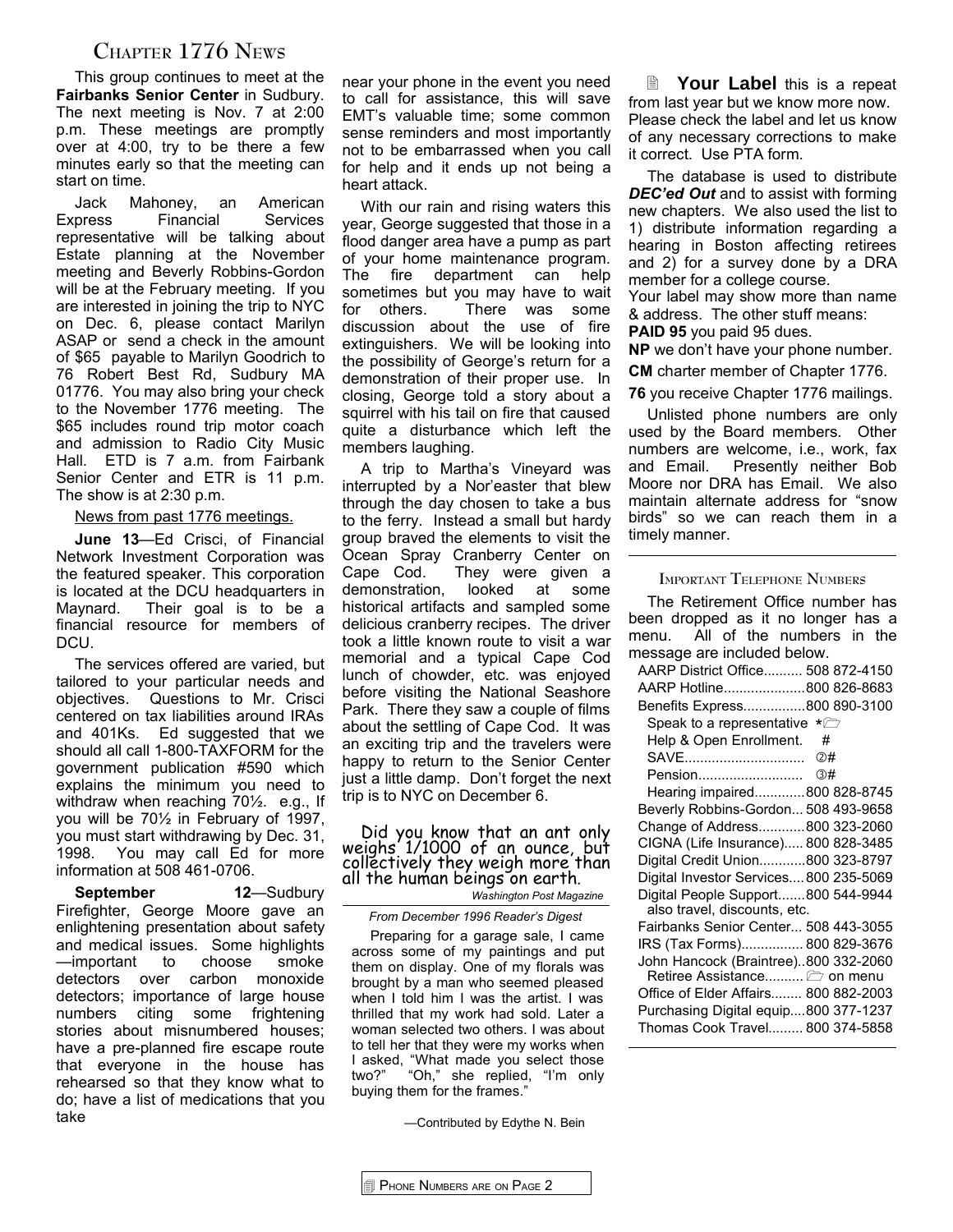# **LOOKING FOR <sup>A</sup> LABOR OF LOVE?**

In the past we have reported on Habitat for Humanity projects in New England and Elderhostel happenings.

*Habitat Global Adventure* May, 1996 reported on what's going on around the world with Habitat. Some neat stuff. One example, Bike & Build, a project in Botswana. A bike ride across Africa's last unspoiled wilderness and then a week long build. This happened Aug. 5-24, 1996.

During October and November a new home is being built by Elderhostel volunteers and the Phelps, KY HFH. Hopefully more of this will happen in the future. There was a similar activity in Paterson, NJ. The difference with the Elderhostel/HFH partnership is that the workday is not quite as intense as those for normal Habitat builds. If interested you should contact Habitat's Elderhostel Coordinator at 800 HABITAT ext. 236. And of course let us know if you participate.

**AN IDEA - ANY TAKERS?**

Have you read anything interesting that you think your fellow DRA members would be interested in? Have you a neat idea for some seminar or general meeting? Folks beyond New England what exciting things are you doing? Please send information to Bob Moore, if your own creation, floppy would be nice, PC or Mac is okay.

 $\mathcal{L}_\text{max}$  and  $\mathcal{L}_\text{max}$ 

# **PLEASE TAKE ACTION FORM**

There's some stuff we would like to know to bring us up-to-date. Also, we have not had a general membership meeting since July 1995. We really should. Our constitution says we should be doing some things that we aren't and we should talk about this.

The form suggests a meeting in mid-December in the Greater Lowell area because that's where the organizer lives. If someone else would like to coordinate this please call Bob Moore and you can have it in your backyard as long as your backyard is within 45 minutes of the 128 - 93 - Route 3 - 495 area. The idea is a 6:00 feeding with a 7:00 business meeting and 8:00 speaker or speaker first business second. Looking at an entertaining speaking.

But this all depends on your response so please send the survey back ASAP. Notice your name is on the back of the survey, so you don't need to write this down again except to correct it. Also, if I don't have your phone number please write this somewhere.

#### **HAVE YOU HEARD**

The rumor that KO brought a couple of DEC's buildings. Modular must be catching on. And then did you hear about the recent announcement from MicroSoft about a stripped down PC for networks. That also sounds like a KO idea. Makes you wonder. Hope some of you benefited by all this.

DEC'ed Out is a newsletter published by and for the Digital Retirees Association. Byline articles may contain conclusions and opinions of the writer and not necessarily of the Digital Retirees Association or its Board of Directors. **Board of Directors** Ed Braniecki

Tony Ippolito Norma Millett, Treasurer Bob Moore, President 508 256-9537 Penny Kelley, Secretary

| <b>Chapter 1776 Officers</b> |                          |          |  |  |  |  |  |  |
|------------------------------|--------------------------|----------|--|--|--|--|--|--|
| Chair                        | <b>Bob Latvalla</b>      | 692-5634 |  |  |  |  |  |  |
| Vice-chair                   |                          | Marilyn  |  |  |  |  |  |  |
| Goodrich                     |                          | 443-6865 |  |  |  |  |  |  |
| Treasurer                    |                          | Frank    |  |  |  |  |  |  |
|                              | Kinchla 879-1858         |          |  |  |  |  |  |  |
|                              | SecretaryMarie Morrissey | 897-2568 |  |  |  |  |  |  |
| Mailing Address:             |                          |          |  |  |  |  |  |  |
| <b>DRA</b>                   |                          |          |  |  |  |  |  |  |
| c/o Bob Moore                |                          |          |  |  |  |  |  |  |
| 3 Judith Rd                  |                          |          |  |  |  |  |  |  |
|                              | Chelmsford, MA 01824     |          |  |  |  |  |  |  |

## **PUBLISHER'<sup>S</sup> COMMENT**

Presently, we intend to publish *DEC'ed Out* a week before a Chapter 1776 meeting. If we had more to say we would publish more often. The spirit and hands are willing, the source for stuff to share is thin.

I would like items submitted on disk if possible. Mac or PC. Please don't be bashful about sending something. If you want to send a fax Mon-Sat send it to Chelmsford Copy & Secretarial Center at 508 256-1869. Bob

## **Please Take Action Form** November, 1996

Please complete as much of this form as you are comfortable with and return to the address shown on the back. Information requested is solely for DRA planning purposes and a better understanding as to who we are. It's probably okay to simply put a stamp on it and drop it in a USPS mail box. But for your privacy it may be best to put it in a separate envelope that you address and stamp. Bob

|                        |  |    |                                                                                              | I'm someone who $\Box$ was TSFO $\Box$ took the SERP package $\Box$ really retired before all this downsizing stuff. |
|------------------------|--|----|----------------------------------------------------------------------------------------------|----------------------------------------------------------------------------------------------------------------------|
|                        |  |    | Presently I am $\Box$ not working and happy not to $\Box$ not working but would like to as a |                                                                                                                      |
| $\Box$ I am working as |  | at |                                                                                              |                                                                                                                      |
|                        |  |    |                                                                                              |                                                                                                                      |

#### $\Box$  I interested in a general membership meeting somewhere in the Greater Lowell area in mid-December and have indicated my three preferences of the dates offered.  $\Box 9$   $\Box 10$   $\Box 11$   $\Box 12$   $\Box 16$   $\Box 17$   $\Box 18$   $\Box 19$  $\overline{\phantom{a}}$  , where  $\overline{\phantom{a}}$

 $\Box$  I am interested in a serve yourself buffet before the meeting and willing to pay as much as \_\_\_\_\_\_\_\_ for the meal.

 $\Box$  My label indicates I didn't pay dues in 1995,  $\Box$  I agree and have enclosed a \$10 check payable to DRA to make sure I stay on the mailing list.  $\Box$  I disagree, I sent a check in  $\Box$  or gave Bob Cash at a 1776 meeting on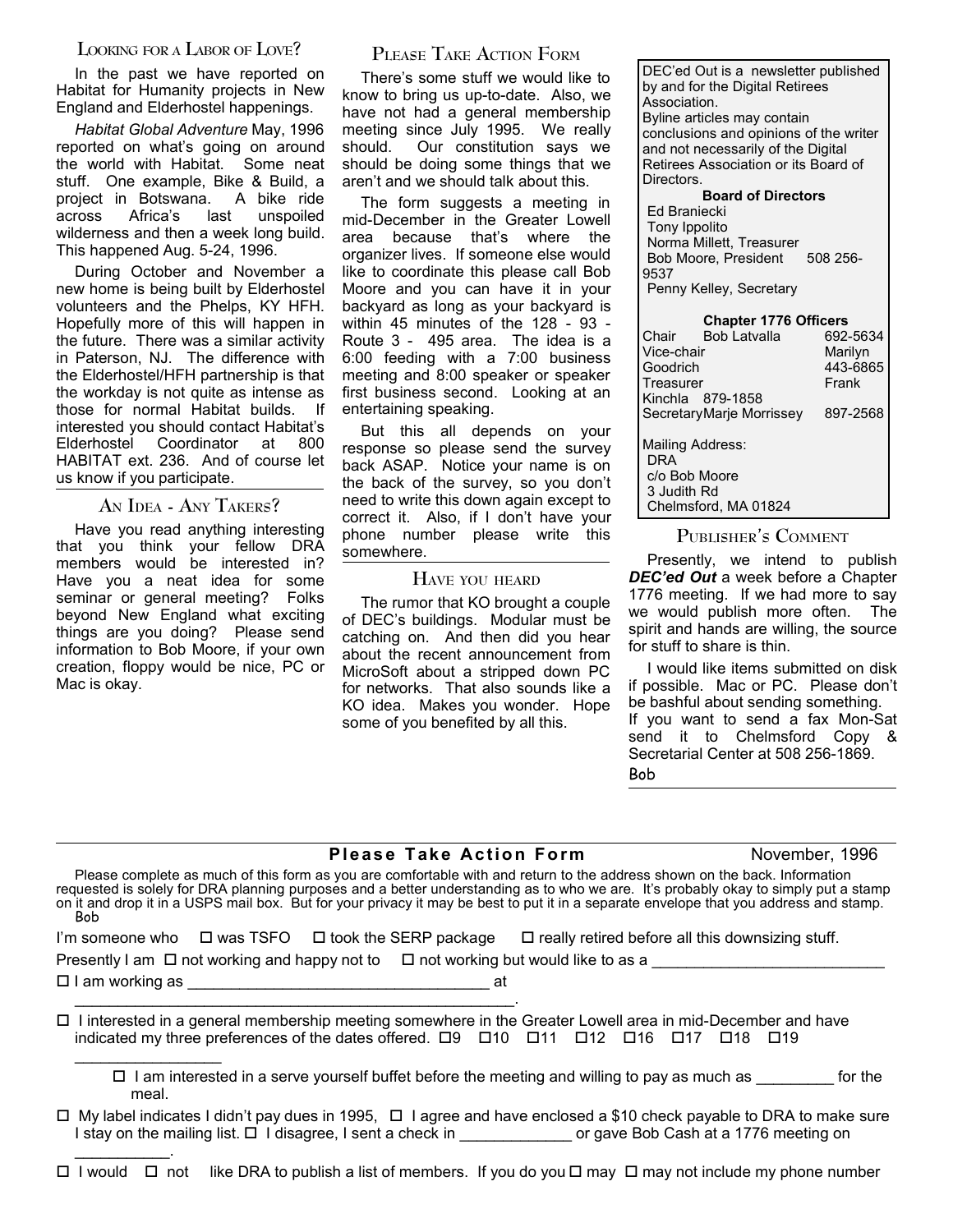| Some other connections for me | work | tax | Email |                 |              |
|-------------------------------|------|-----|-------|-----------------|--------------|
| Alternate address             |      |     |       | Month effective | Month change |
| back                          |      |     |       |                 |              |